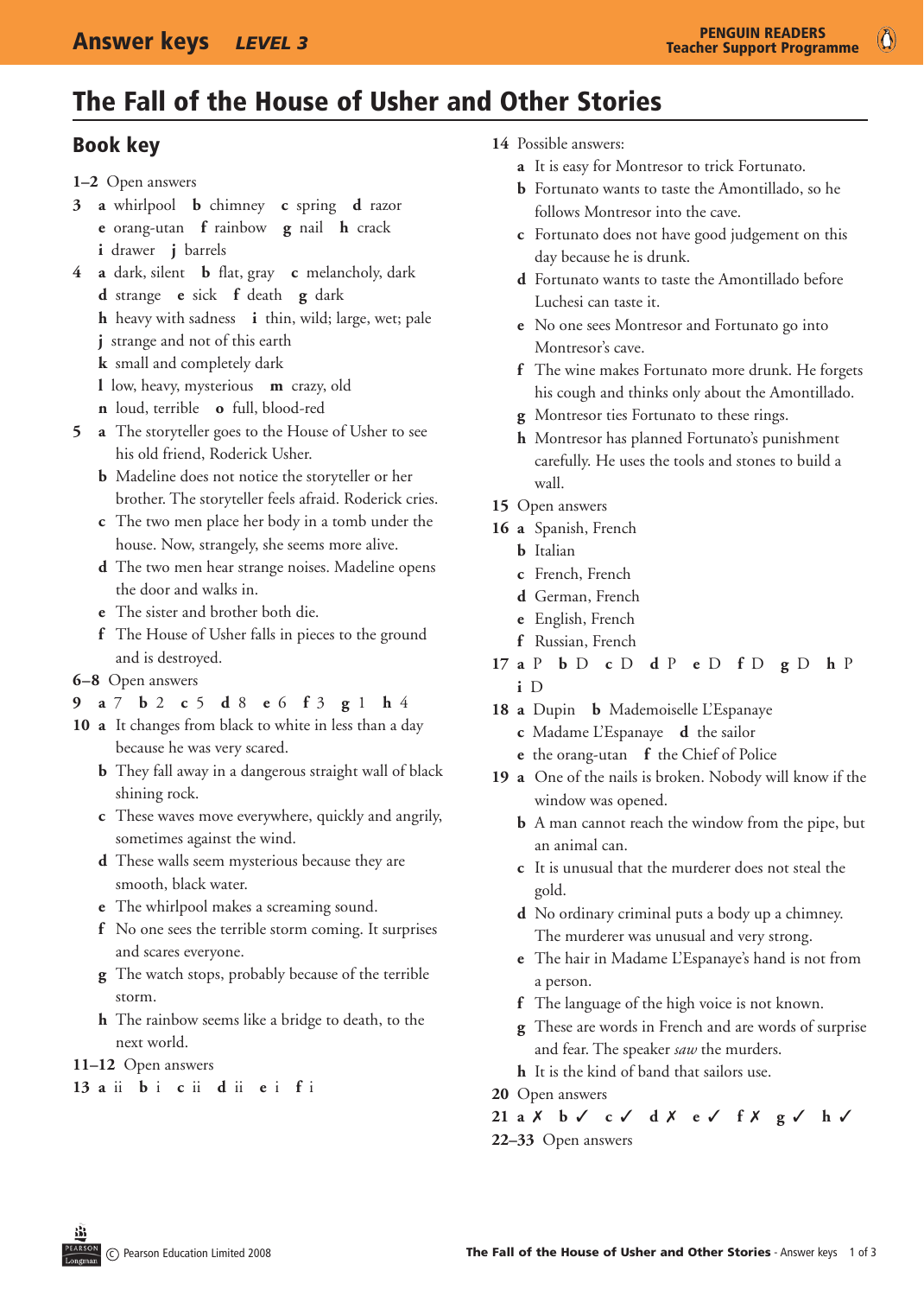$\circled{c}$ 

### The Fall of the House of Usher and Other Stories

#### Discussion activities key

- **1**  He was from Boston, Massachusetts. When he was a child his parents died and he was adopted by John Allan and his wife. Allan was angry with Edgar because he lost a lot of money on card games and horse races. Poe became a soldier and worked for a newspaper. Poe was not a happy man.
- **2–3** Open answers
- **4**  Roderick owned the house of Usher. He was very sick in mind and body. He disliked being with other people. He loved art and music. He was very rich and gave money to poorer people. He had a very private life. He was good-looking when he was a boy, but now he had thin, wild hair. His eyes were large and wet and his face was pale. He had a sister called Madeline. He could only eat simple foods and wear soft clothes.
- **5–6** Open answers
- **7**  Suggested answers: On page 13, the people may be interested or afraid. On page 15, the people are probably afraid. The man has changed because he is thinner and he has white hair. He looks much older.
- **8** The fishermen got into the dangerous situation because there was a storm. The younger brother was knocked into the water by the wind. Open answers.
- **9** Open answers
- **10**  Suggested answers: One man is building a wall. The other man is afraid and he is screaming. This isn't a prison.
- **11–13** Open answers
- **14** It happened about 3 o'clock in the morning. When the neighbors entered the house, they heard two loud voices at the top of the house. The door to the room where the murders happened was locked. The room was in disorder. The furniture was broken. There was a bloody razor and gray hair in the room. There was also a bag of gold and many expensive things. A dead body was in the chimney. It was still warm. Another dead body was in the yard. It was covered in blood and the neck was badly cut. The bodies were of a mother and her daughter. Neighbors said that nobody visited the house very often. One of the voices was probably a Frenchman. The other voice was high, but nobody knew what language it was.
- **15** Open answers
- **16** The police normally ask for personal information and the exact details of what happened during the crime.
- **17–20** Open answers

#### Activity worksheets key

- 1 **a**  $poor > rich$ 
	- **b** light > dark
	- **c** ugly > good-looking
	- **d** school > house
	- **e** behind > under
	- **f** young > old
	- **g** silver > gold
	- **h** dead > alive
- 2 **a**  $\checkmark$  **b**  $X$  **c**  $X$  **d**  $\checkmark$  **e**  $\checkmark$  **f**  $X$  **g**  $\checkmark$  **h**  $\checkmark$
- **3 a** 1 **b** 3 **c** 2
- **4 a** highest
	- **b** coast
	- **c**  rough
	- d owned
	- **e**  shining
	- **f** fear
	- **g** attacked
	- **h** plan
- **5 a** 7 **b** 3 **c** 3 **d** 3 **e** 7 **f** 7 **g** 3 **h** 3
- **6 a** He had a weakness for wine.
	- **b** There was a big party.
	- **c** In the underground caves.
	- **d** Because they were under a river.
	- **e** A smaller cave.
	- **f** A wall.
	- **g** Montresor.
	- **h** Fifty years.
- **7 a** enjoys using his mind.
	- **b** on their chests.
	- **c** they heard terrible screams.
	- **d** bags of gold.
	- **e** her head fell off.
	- **f** high and very strange.
	- **g** to keep the sailor in his house.
	- **h** he found a hair-band.
- **8**  bought sold gladly – unhappily loud – quiet pick up – put down continued – stopped rough – smooth high – low amusing – boring exit – entrance thick – thin
- **9 a** 3 **b** 7 **c** 4 **d** 1 **e** 6 **f** 5 **g** 8 **h** 2